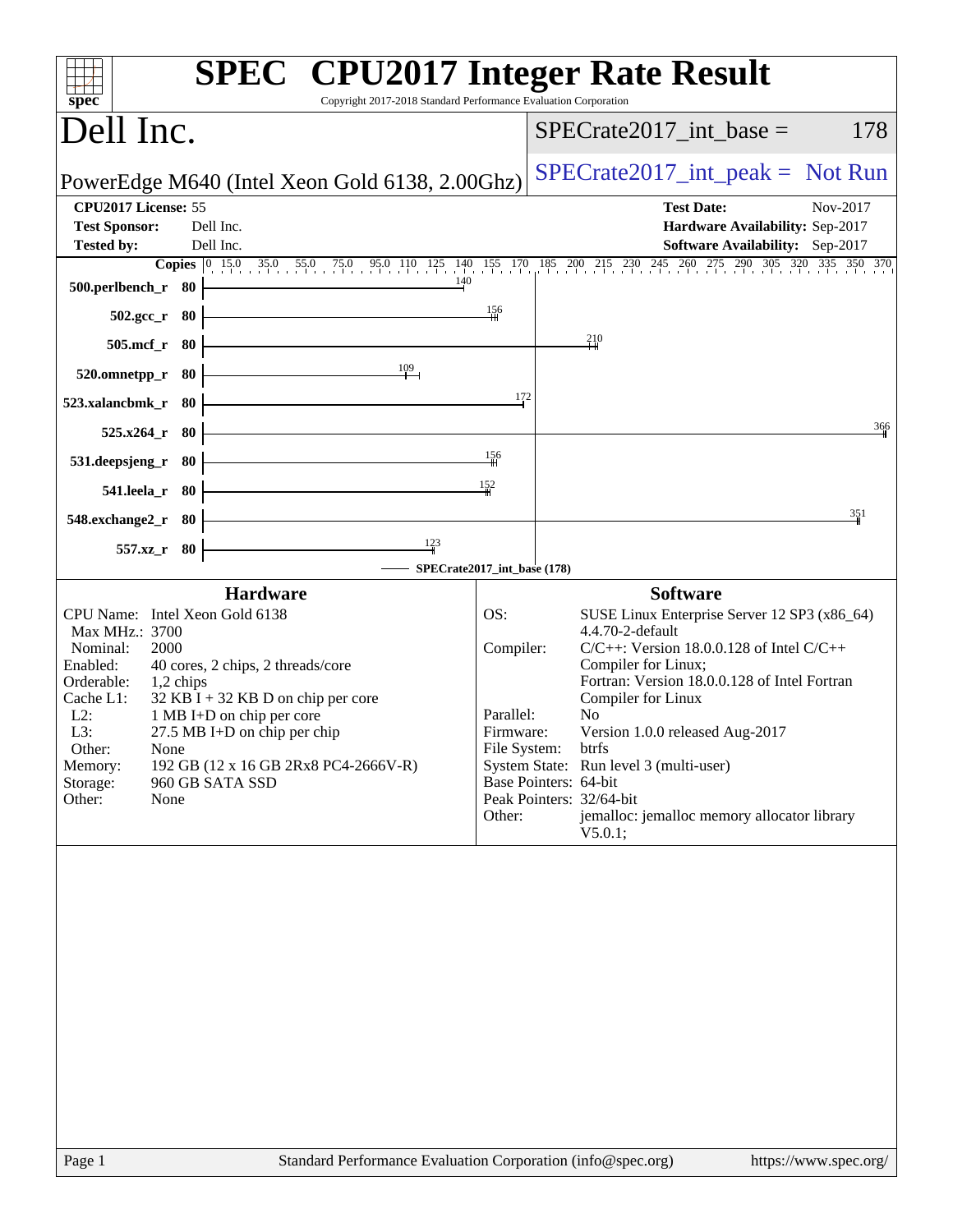|       | <b>SPEC CPU2017 Integer Rate Result</b>                         |                           |     |  |  |  |  |
|-------|-----------------------------------------------------------------|---------------------------|-----|--|--|--|--|
| spec® | Copyright 2017-2018 Standard Performance Evaluation Corporation |                           |     |  |  |  |  |
|       | Dell Inc.                                                       | SPECrate2017 int base $=$ | 178 |  |  |  |  |

PowerEdge M640 (Intel Xeon Gold 6138, 2.00Ghz)  $\big|\text{SPECrate2017\_int\_peak} = \text{Not Run}$ 

**[Tested by:](http://www.spec.org/auto/cpu2017/Docs/result-fields.html#Testedby)** Dell Inc. **[Software Availability:](http://www.spec.org/auto/cpu2017/Docs/result-fields.html#SoftwareAvailability)** Sep-2017

**[CPU2017 License:](http://www.spec.org/auto/cpu2017/Docs/result-fields.html#CPU2017License)** 55 **[Test Date:](http://www.spec.org/auto/cpu2017/Docs/result-fields.html#TestDate)** Nov-2017 **[Test Sponsor:](http://www.spec.org/auto/cpu2017/Docs/result-fields.html#TestSponsor)** Dell Inc. **[Hardware Availability:](http://www.spec.org/auto/cpu2017/Docs/result-fields.html#HardwareAvailability)** Sep-2017

### **[Results Table](http://www.spec.org/auto/cpu2017/Docs/result-fields.html#ResultsTable)**

|                                             | <b>Base</b>   |                |       |                |            |                | <b>Peak</b> |               |                |              |                |              |                |              |
|---------------------------------------------|---------------|----------------|-------|----------------|------------|----------------|-------------|---------------|----------------|--------------|----------------|--------------|----------------|--------------|
| <b>Benchmark</b>                            | <b>Copies</b> | <b>Seconds</b> | Ratio | <b>Seconds</b> | Ratio      | <b>Seconds</b> | Ratio       | <b>Copies</b> | <b>Seconds</b> | <b>Ratio</b> | <b>Seconds</b> | <b>Ratio</b> | <b>Seconds</b> | <b>Ratio</b> |
| 500.perlbench_r                             | 80            | 910            | 140   | 911            | <u>140</u> | 911            | 140         |               |                |              |                |              |                |              |
| $502.\text{gcc}$ _r                         | 80            | 717            | 158   | 724            | 156        | 731            | 155         |               |                |              |                |              |                |              |
| $505$ .mcf r                                | 80            | 611            | 212   | 624            | 207        | 615            | 210         |               |                |              |                |              |                |              |
| 520.omnetpp_r                               | 80            | 906            | 116   | 963            | 109        | 969            | 108         |               |                |              |                |              |                |              |
| 523.xalancbmk r                             | 80            | 492            | 172   | 492            | 172        | 492            | <u>172</u>  |               |                |              |                |              |                |              |
| 525.x264 r                                  | 80            | 384            | 365   | 382            | 366        | 383            | 366         |               |                |              |                |              |                |              |
| 531.deepsjeng_r                             | 80            | 593            | 155   | 589            | 156        | 583            | 157         |               |                |              |                |              |                |              |
| 541.leela r                                 | 80            | 869            | 152   | 872            | 152        | 860            | 154         |               |                |              |                |              |                |              |
| 548.exchange2_r                             | 80            | 597            | 351   | 595            | 352        | 596            | 351         |               |                |              |                |              |                |              |
| $557.xz$ _r                                 | 80            | 697            | 124   | 702            | 123        | 701            | 123         |               |                |              |                |              |                |              |
| $SPECrate2017$ int base =<br>178            |               |                |       |                |            |                |             |               |                |              |                |              |                |              |
| $SPECrate2017$ int peak =<br><b>Not Run</b> |               |                |       |                |            |                |             |               |                |              |                |              |                |              |

Results appear in the [order in which they were run](http://www.spec.org/auto/cpu2017/Docs/result-fields.html#RunOrder). Bold underlined text [indicates a median measurement](http://www.spec.org/auto/cpu2017/Docs/result-fields.html#Median).

#### **[Submit Notes](http://www.spec.org/auto/cpu2017/Docs/result-fields.html#SubmitNotes)**

 The numactl mechanism was used to bind copies to processors. The config file option 'submit' was used to generate numactl commands to bind each copy to a specific processor. For details, please see the config file.

### **[Operating System Notes](http://www.spec.org/auto/cpu2017/Docs/result-fields.html#OperatingSystemNotes)**

Stack size set to unlimited using "ulimit -s unlimited"

### **[General Notes](http://www.spec.org/auto/cpu2017/Docs/result-fields.html#GeneralNotes)**

Environment variables set by runcpu before the start of the run: LD\_LIBRARY\_PATH = "/root/cpu2017/lib/ia32:/root/cpu2017/lib/intel64:/root/cpu2017/je5.0.1-32:/root/cpu2017/je5.0.1-64"

 Binaries compiled on a system with 1x Intel Core i7-4790 CPU + 32GB RAM memory using Redhat Enterprise Linux 7.4 Transparent Huge Pages enabled by default Prior to runcpu invocation Filesystem page cache synced and cleared with: sync; echo 3> /proc/sys/vm/drop\_caches runcpu command invoked through numactl i.e.: numactl --interleave=all runcpu <etc>

jemalloc: configured and built at default for 32bit (i686) and 64bit (x86\_64) targets; jemalloc: built with the RedHat Enterprise 7.4, and the system compiler gcc 4.8.5;

**(Continued on next page)**

Page 2 Standard Performance Evaluation Corporation [\(info@spec.org\)](mailto:info@spec.org) <https://www.spec.org/>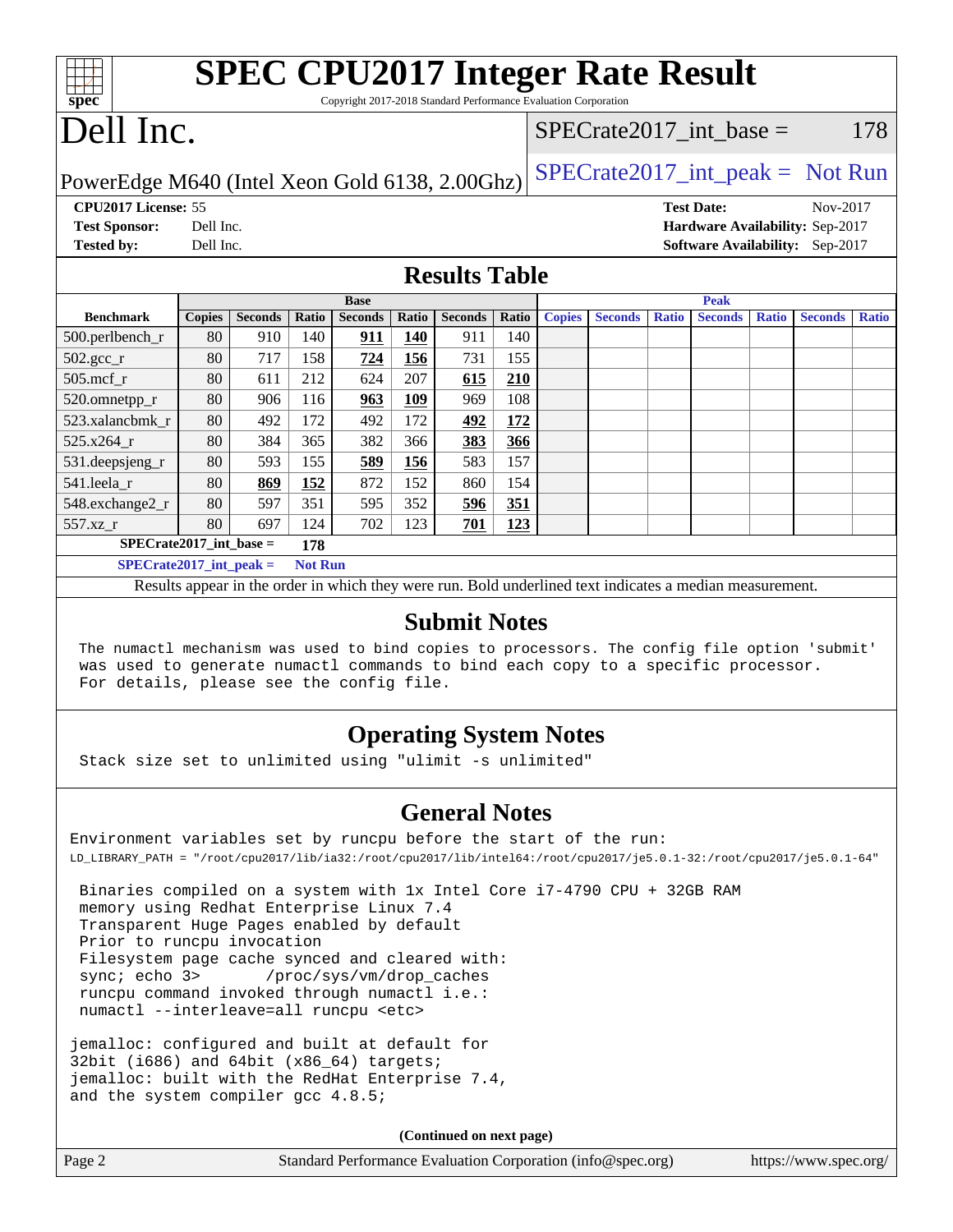| <b>SPEC CPU2017 Integer Rate Result</b><br>Spec<br>Copyright 2017-2018 Standard Performance Evaluation Corporation                                                                                                                                                                                                                                                                                                                                                                                               |                                                                                                     |
|------------------------------------------------------------------------------------------------------------------------------------------------------------------------------------------------------------------------------------------------------------------------------------------------------------------------------------------------------------------------------------------------------------------------------------------------------------------------------------------------------------------|-----------------------------------------------------------------------------------------------------|
| Dell Inc.                                                                                                                                                                                                                                                                                                                                                                                                                                                                                                        | 178<br>$SPECrate2017\_int\_base =$                                                                  |
| PowerEdge M640 (Intel Xeon Gold 6138, 2.00Ghz)                                                                                                                                                                                                                                                                                                                                                                                                                                                                   | $SPECrate2017\_int\_peak = Not Run$                                                                 |
| CPU2017 License: 55<br><b>Test Sponsor:</b><br>Dell Inc.<br><b>Tested by:</b><br>Dell Inc.                                                                                                                                                                                                                                                                                                                                                                                                                       | <b>Test Date:</b><br>Nov-2017<br>Hardware Availability: Sep-2017<br>Software Availability: Sep-2017 |
| <b>General Notes (Continued)</b>                                                                                                                                                                                                                                                                                                                                                                                                                                                                                 |                                                                                                     |
| jemalloc: sources available via jemalloc.net                                                                                                                                                                                                                                                                                                                                                                                                                                                                     |                                                                                                     |
| No: The test sponsor attests, as of date of publication, that CVE-2017-5754 (Meltdown)<br>is mitigated in the system as tested and documented.<br>No: The test sponsor attests, as of date of publication, that CVE-2017-5753 (Spectre variant 1)<br>is mitigated in the system as tested and documented.<br>No: The test sponsor attests, as of date of publication, that CVE-2017-5715 (Spectre variant 2)<br>is mitigated in the system as tested and documented.                                             |                                                                                                     |
| This benchmark result is intended to provide perspective on<br>past performance using the historical hardware and/or<br>software described on this result page.                                                                                                                                                                                                                                                                                                                                                  |                                                                                                     |
| The system as described on this result page was formerly<br>generally available. At the time of this publication, it may<br>not be shipping, and/or may not be supported, and/or may fail<br>to meet other tests of General Availability described in the<br>SPEC OSG Policy document, http://www.spec.org/osg/policy.html<br>This measured result may not be representative of the result<br>that would be measured were this benchmark run with hardware<br>and software available as of the publication date. |                                                                                                     |
| <b>Platform Notes</b>                                                                                                                                                                                                                                                                                                                                                                                                                                                                                            |                                                                                                     |
| BIOS settings:<br>Virtualization Technology disabled<br>System Profile set to Custom<br>CPU Power Management set to Maximum Performance<br>Memory Frequency set to Maximum Performance<br>Turbo Boost enabled<br>C States disabled<br>Memory Patrol Scrub disabled<br>PCI ASPM L1 Link Power Management disabled<br>Sysinfo program /root/cpu2017/bin/sysinfo<br>Rev: r5797 of 2017-06-14 96c45e4568ad54c135fd618bcc091c0f<br>running on linux-8d7c Mon Nov 6 04:15:27 2017                                      |                                                                                                     |
| SUT (System Under Test) info as seen by some common utilities.<br>For more information on this section, see<br>https://www.spec.org/cpu2017/Docs/config.html#sysinfo                                                                                                                                                                                                                                                                                                                                             |                                                                                                     |
| From /proc/cpuinfo<br>model name : Intel(R) Xeon(R) Gold 6138 CPU @ 2.00GHz<br>2 "physical id"s (chips)<br>80 "processors"                                                                                                                                                                                                                                                                                                                                                                                       |                                                                                                     |
| (Continued on next page)                                                                                                                                                                                                                                                                                                                                                                                                                                                                                         |                                                                                                     |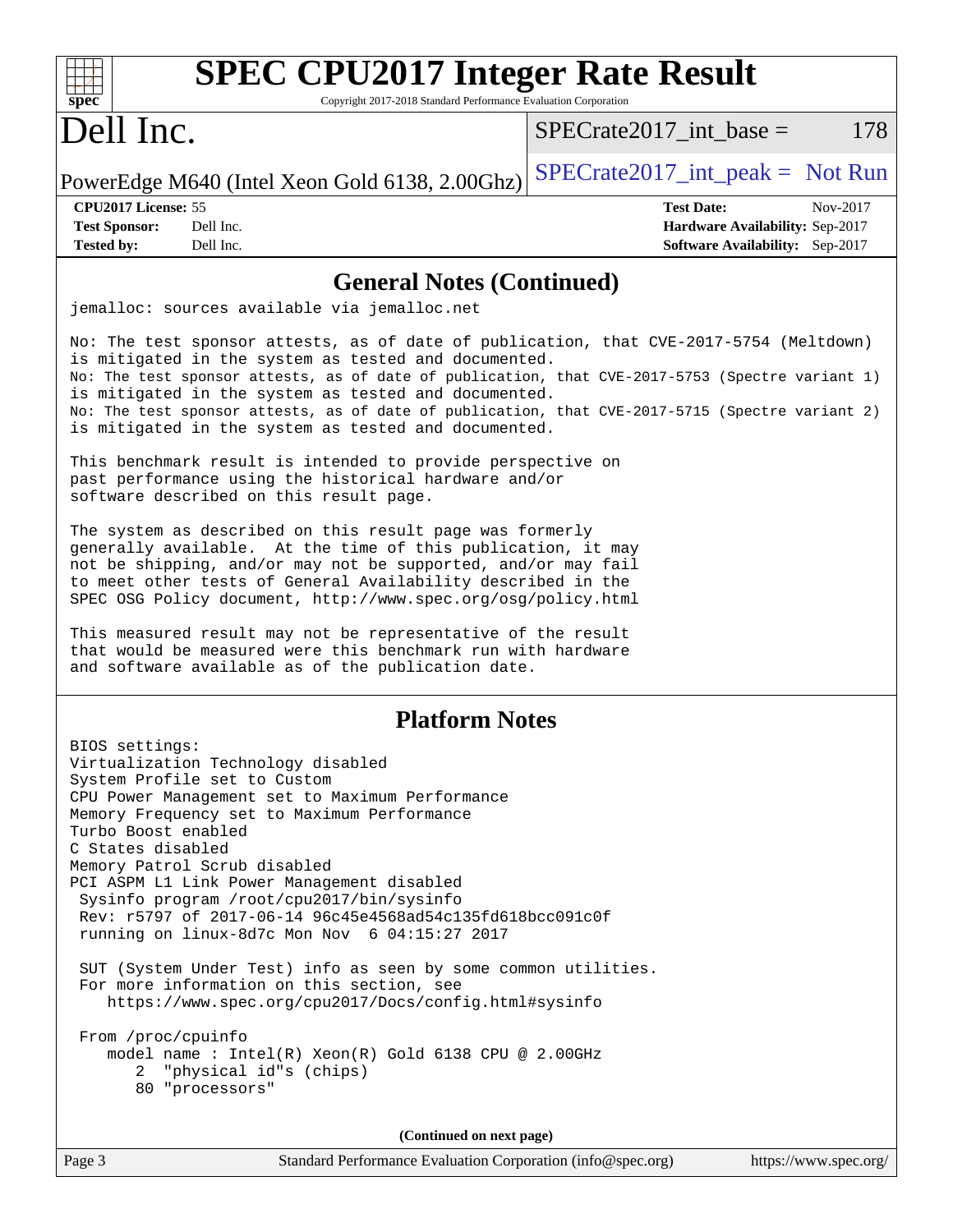| <b>SPEC CPU2017 Integer Rate Result</b><br>Copyright 2017-2018 Standard Performance Evaluation Corporation<br>$spec^*$                                                                                                                                                                                                                                                                                                                                                                                                                                                                                                                                                                                                                                  |                                                                                                                                                                                                                                                                                                                                                                                             |
|---------------------------------------------------------------------------------------------------------------------------------------------------------------------------------------------------------------------------------------------------------------------------------------------------------------------------------------------------------------------------------------------------------------------------------------------------------------------------------------------------------------------------------------------------------------------------------------------------------------------------------------------------------------------------------------------------------------------------------------------------------|---------------------------------------------------------------------------------------------------------------------------------------------------------------------------------------------------------------------------------------------------------------------------------------------------------------------------------------------------------------------------------------------|
| Dell Inc.                                                                                                                                                                                                                                                                                                                                                                                                                                                                                                                                                                                                                                                                                                                                               | 178<br>$SPECrate2017\_int\_base =$                                                                                                                                                                                                                                                                                                                                                          |
| PowerEdge M640 (Intel Xeon Gold 6138, 2.00Ghz)                                                                                                                                                                                                                                                                                                                                                                                                                                                                                                                                                                                                                                                                                                          | $SPECrate2017\_int\_peak = Not Run$                                                                                                                                                                                                                                                                                                                                                         |
| CPU2017 License: 55<br>Dell Inc.<br><b>Test Sponsor:</b><br>Tested by:<br>Dell Inc.                                                                                                                                                                                                                                                                                                                                                                                                                                                                                                                                                                                                                                                                     | <b>Test Date:</b><br>Nov-2017<br>Hardware Availability: Sep-2017<br>Software Availability: Sep-2017                                                                                                                                                                                                                                                                                         |
| <b>Platform Notes (Continued)</b>                                                                                                                                                                                                                                                                                                                                                                                                                                                                                                                                                                                                                                                                                                                       |                                                                                                                                                                                                                                                                                                                                                                                             |
| cores, siblings (Caution: counting these is hw and system dependent. The following<br>excerpts from /proc/cpuinfo might not be reliable. Use with caution.)<br>cpu cores : 20<br>siblings : 40<br>physical 0: cores 0 1 2 3 4 8 9 10 11 12 16 17 18 19 20 24 25 26 27 28<br>physical 1: cores 0 1 2 3 4 8 9 10 11 12 16 17 18 19 20 24 25 26 27 28<br>From 1scpu:<br>Architecture:<br>x86 64                                                                                                                                                                                                                                                                                                                                                            |                                                                                                                                                                                                                                                                                                                                                                                             |
| $32$ -bit, $64$ -bit<br>$CPU$ op-mode( $s$ ):<br>Little Endian<br>Byte Order:<br>80<br>CPU(s):<br>$0 - 79$<br>On-line $CPU(s)$ list:<br>Thread(s) per core:<br>2<br>20<br>$Core(s)$ per socket:<br>2<br>Socket(s):<br>4<br>NUMA $node(s)$ :<br>Vendor ID:<br>GenuineIntel<br>6<br>CPU family:<br>Model:<br>85<br>Model name:<br>Stepping:<br>4                                                                                                                                                                                                                                                                                                                                                                                                          | $Intel(R) Xeon(R) Gold 6138 CPU @ 2.00GHz$                                                                                                                                                                                                                                                                                                                                                  |
| CPU MHz:<br>1995.355<br>3990.71<br>BogoMIPS:<br>Virtualization:<br>$VT - x$<br>$L1d$ cache:<br>32K<br>Lli cache:<br>32K<br>L2 cache:<br>1024K<br>L3 cache:<br>28160K<br>NUMA node0 CPU(s):<br>NUMA nodel CPU(s):<br>NUMA $node2$ $CPU(s)$ :<br>NUMA node3 CPU(s):<br>Flags:                                                                                                                                                                                                                                                                                                                                                                                                                                                                             | 0, 4, 8, 12, 16, 20, 24, 28, 32, 36, 40, 44, 48, 52, 56, 60, 64, 68, 72, 76<br>1, 5, 9, 13, 17, 21, 25, 29, 33, 37, 41, 45, 49, 53, 57, 61, 65, 69, 73, 77<br>2, 6, 10, 14, 18, 22, 26, 30, 34, 38, 42, 46, 50, 54, 58, 62, 66, 70, 74, 78<br>3, 7, 11, 15, 19, 23, 27, 31, 35, 39, 43, 47, 51, 55, 59, 63, 67, 71, 75, 79<br>fpu vme de pse tsc msr pae mce cx8 apic sep mtrr pge mca cmov |
| pat pse36 clflush dts acpi mmx fxsr sse sse2 ss ht tm pbe syscall nx pdpelgb rdtscp<br>lm constant_tsc art arch_perfmon pebs bts rep_good nopl xtopology nonstop_tsc<br>aperfmperf eagerfpu pni pclmulqdq dtes64 monitor ds_cpl vmx smx est tm2 ssse3 sdbg<br>fma cx16 xtpr pdcm pcid dca sse4_1 sse4_2 x2apic movbe popcnt tsc_deadline_timer aes<br>xsave avx f16c rdrand lahf_lm abm 3dnowprefetch ida arat epb pln pts dtherm intel_pt<br>tpr_shadow vnmi flexpriority ept vpid fsgsbase tsc_adjust bmil hle avx2 smep bmi2<br>erms invpcid rtm cqm mpx avx512f avx512dq rdseed adx smap clflushopt clwb avx512cd<br>avx512bw avx512vl xsaveopt xsavec xgetbvl cqm_llc cqm_occup_llc pku ospke<br>/proc/cpuinfo cache data<br>cache size : 28160 KB |                                                                                                                                                                                                                                                                                                                                                                                             |
| From numactl --hardware WARNING: a numactl 'node' might or might not correspond to a                                                                                                                                                                                                                                                                                                                                                                                                                                                                                                                                                                                                                                                                    |                                                                                                                                                                                                                                                                                                                                                                                             |
| (Continued on next page)<br>Page 4<br>Standard Performance Evaluation Corporation (info@spec.org)                                                                                                                                                                                                                                                                                                                                                                                                                                                                                                                                                                                                                                                       | https://www.spec.org/                                                                                                                                                                                                                                                                                                                                                                       |
|                                                                                                                                                                                                                                                                                                                                                                                                                                                                                                                                                                                                                                                                                                                                                         |                                                                                                                                                                                                                                                                                                                                                                                             |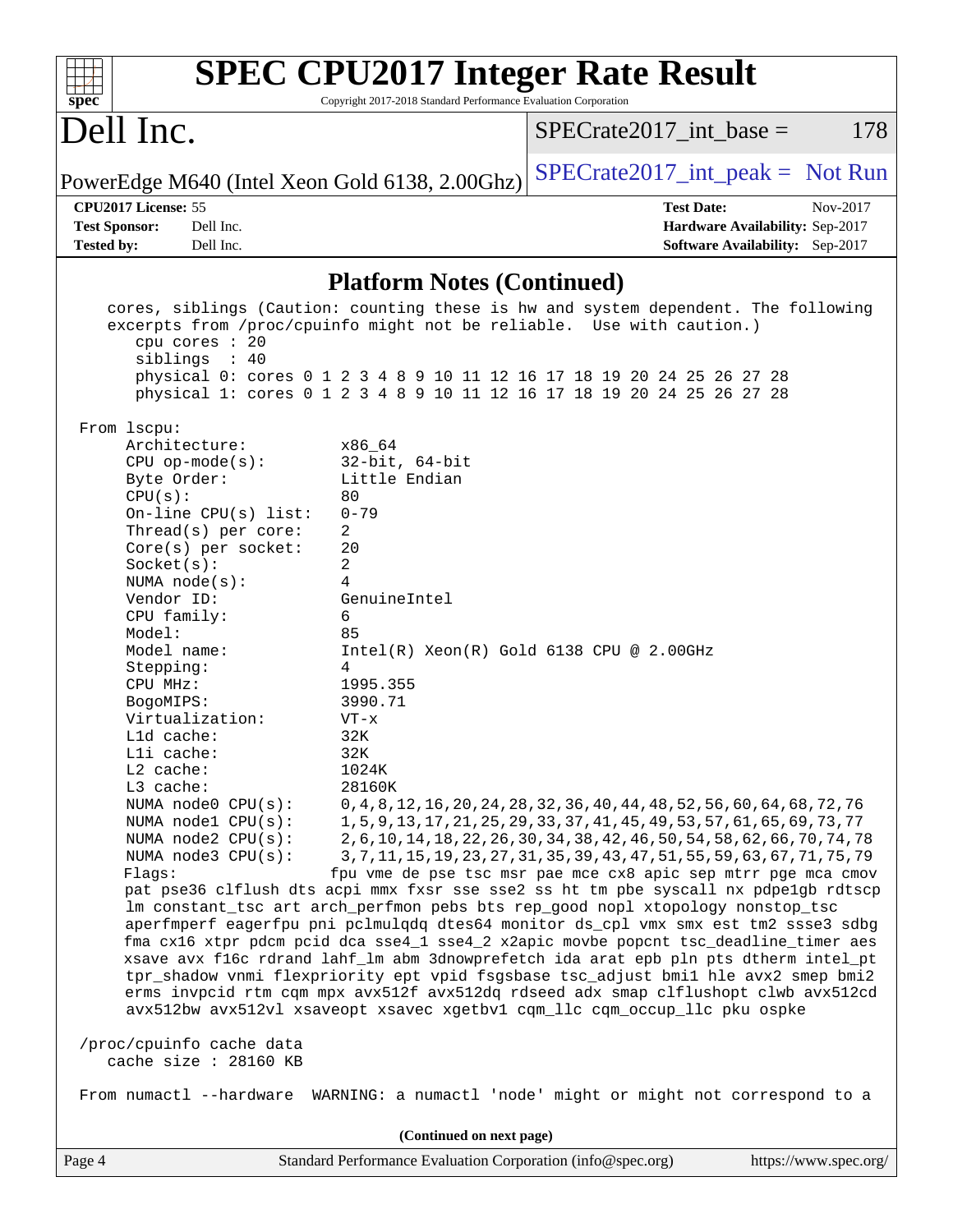| <b>SPEC CPU2017 Integer Rate Result</b><br>Copyright 2017-2018 Standard Performance Evaluation Corporation<br>$spec^*$                                                                                                                                                                                                                                                                                                                                                                                                                                                                                                                                                                                                                                                                                                                                                                                                                                                                                                                                                                                                                                                                                            |                                                                           |
|-------------------------------------------------------------------------------------------------------------------------------------------------------------------------------------------------------------------------------------------------------------------------------------------------------------------------------------------------------------------------------------------------------------------------------------------------------------------------------------------------------------------------------------------------------------------------------------------------------------------------------------------------------------------------------------------------------------------------------------------------------------------------------------------------------------------------------------------------------------------------------------------------------------------------------------------------------------------------------------------------------------------------------------------------------------------------------------------------------------------------------------------------------------------------------------------------------------------|---------------------------------------------------------------------------|
| Dell Inc.                                                                                                                                                                                                                                                                                                                                                                                                                                                                                                                                                                                                                                                                                                                                                                                                                                                                                                                                                                                                                                                                                                                                                                                                         | $SPECrate2017\_int\_base =$<br>178                                        |
| PowerEdge M640 (Intel Xeon Gold 6138, 2.00Ghz)                                                                                                                                                                                                                                                                                                                                                                                                                                                                                                                                                                                                                                                                                                                                                                                                                                                                                                                                                                                                                                                                                                                                                                    | $SPECrate2017\_int\_peak = Not Run$                                       |
| CPU2017 License: 55                                                                                                                                                                                                                                                                                                                                                                                                                                                                                                                                                                                                                                                                                                                                                                                                                                                                                                                                                                                                                                                                                                                                                                                               | <b>Test Date:</b><br>Nov-2017                                             |
| <b>Test Sponsor:</b><br>Dell Inc.<br><b>Tested by:</b><br>Dell Inc.                                                                                                                                                                                                                                                                                                                                                                                                                                                                                                                                                                                                                                                                                                                                                                                                                                                                                                                                                                                                                                                                                                                                               | Hardware Availability: Sep-2017<br><b>Software Availability:</b> Sep-2017 |
|                                                                                                                                                                                                                                                                                                                                                                                                                                                                                                                                                                                                                                                                                                                                                                                                                                                                                                                                                                                                                                                                                                                                                                                                                   |                                                                           |
| <b>Platform Notes (Continued)</b>                                                                                                                                                                                                                                                                                                                                                                                                                                                                                                                                                                                                                                                                                                                                                                                                                                                                                                                                                                                                                                                                                                                                                                                 |                                                                           |
| physical chip.<br>$available: 4 nodes (0-3)$<br>node 0 cpus: 0 4 8 12 16 20 24 28 32 36 40 44 48 52 56 60 64 68 72 76<br>node 0 size: 46966 MB<br>node 0 free: 46672 MB<br>node 1 cpus: 1 5 9 13 17 21 25 29 33 37 41 45 49 53 57 61 65 69 73 77<br>node 1 size: 48369 MB<br>node 1 free: 48099 MB<br>node 2 cpus: 2 6 10 14 18 22 26 30 34 38 42 46 50 54 58 62 66 70 74 78<br>node 2 size: 48369 MB<br>node 2 free: 48112 MB<br>node 3 cpus: 3 7 11 15 19 23 27 31 35 39 43 47 51 55 59 63 67 71 75 79<br>node 3 size: 48366 MB<br>node 3 free: 48118 MB<br>node distances:<br>$\mathbf{1}$<br>2<br>node<br>$\mathbf{0}$<br>3<br>21<br>11<br>0 :<br>10<br>21<br>11<br>1:<br>21<br>10<br>21<br>2:<br>11<br>21<br>10<br>21<br>3:<br>21<br>21<br>11<br>10<br>From /proc/meminfo<br>MemTotal:<br>196681728 kB<br>HugePages_Total:<br>0<br>Hugepagesize:<br>2048 kB<br>From /etc/*release* /etc/*version*<br>SuSE-release:<br>SUSE Linux Enterprise Server 12 (x86_64)<br>$VERSION = 12$<br>PATCHLEVEL = 3<br># This file is deprecated and will be removed in a future service pack or release.<br># Please check /etc/os-release for details about this release.<br>os-release:<br>NAME="SLES"<br>VERSION="12-SP3" |                                                                           |
| VERSION_ID="12.3"<br>PRETTY_NAME="SUSE Linux Enterprise Server 12 SP3"<br>ID="sles"<br>$ANSI$ _COLOR=" $0:32$ "                                                                                                                                                                                                                                                                                                                                                                                                                                                                                                                                                                                                                                                                                                                                                                                                                                                                                                                                                                                                                                                                                                   |                                                                           |
| CPE_NAME="cpe:/o:suse:sles:12:sp3"                                                                                                                                                                                                                                                                                                                                                                                                                                                                                                                                                                                                                                                                                                                                                                                                                                                                                                                                                                                                                                                                                                                                                                                |                                                                           |
| uname $-a$ :<br>Linux linux-8d7c 4.4.70-2-default #1 SMP Wed Jun 7 15:12:06 UTC 2017 (4502c76) x86_64<br>x86_64 x86_64 GNU/Linux<br>$run-level$ 3 Nov 6 04:13                                                                                                                                                                                                                                                                                                                                                                                                                                                                                                                                                                                                                                                                                                                                                                                                                                                                                                                                                                                                                                                     |                                                                           |
|                                                                                                                                                                                                                                                                                                                                                                                                                                                                                                                                                                                                                                                                                                                                                                                                                                                                                                                                                                                                                                                                                                                                                                                                                   |                                                                           |
| (Continued on next page)                                                                                                                                                                                                                                                                                                                                                                                                                                                                                                                                                                                                                                                                                                                                                                                                                                                                                                                                                                                                                                                                                                                                                                                          |                                                                           |
| Page 5<br>Standard Performance Evaluation Corporation (info@spec.org)                                                                                                                                                                                                                                                                                                                                                                                                                                                                                                                                                                                                                                                                                                                                                                                                                                                                                                                                                                                                                                                                                                                                             | https://www.spec.org/                                                     |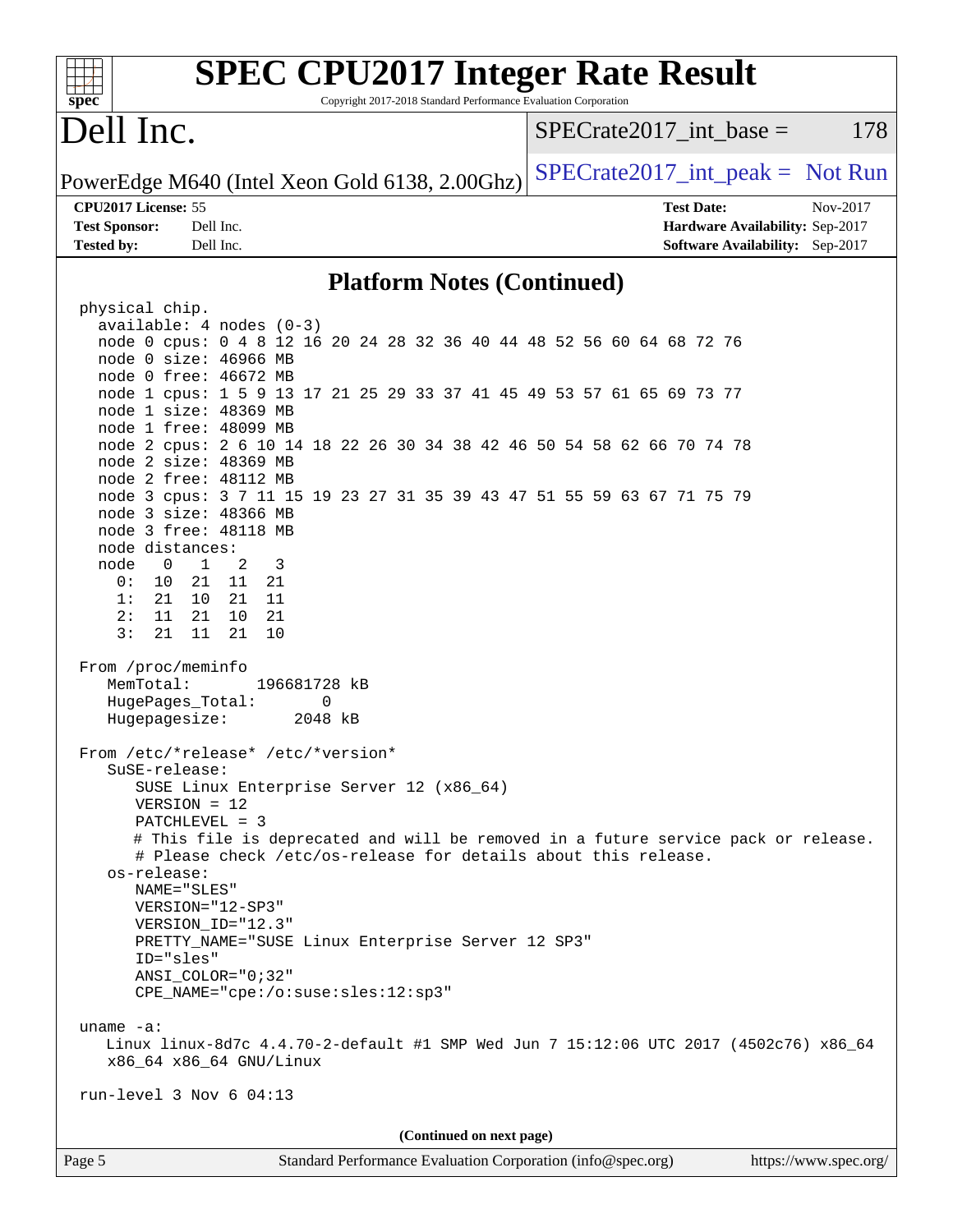| <b>SPEC CPU2017 Integer Rate Result</b>                                                                                                                                                                                                                                                                                                                                                     |                                                                    |
|---------------------------------------------------------------------------------------------------------------------------------------------------------------------------------------------------------------------------------------------------------------------------------------------------------------------------------------------------------------------------------------------|--------------------------------------------------------------------|
| $spec^*$<br>Copyright 2017-2018 Standard Performance Evaluation Corporation                                                                                                                                                                                                                                                                                                                 |                                                                    |
| Dell Inc.                                                                                                                                                                                                                                                                                                                                                                                   | 178<br>$SPECrate2017\_int\_base =$                                 |
| PowerEdge M640 (Intel Xeon Gold 6138, 2.00Ghz)                                                                                                                                                                                                                                                                                                                                              | $SPECTate2017\_int\_peak = Not Run$                                |
| CPU2017 License: 55                                                                                                                                                                                                                                                                                                                                                                         | <b>Test Date:</b><br>Nov-2017                                      |
| <b>Test Sponsor:</b><br>Dell Inc.<br><b>Tested by:</b><br>Dell Inc.                                                                                                                                                                                                                                                                                                                         | Hardware Availability: Sep-2017<br>Software Availability: Sep-2017 |
| <b>Platform Notes (Continued)</b>                                                                                                                                                                                                                                                                                                                                                           |                                                                    |
| SPEC is set to: /root/cpu2017<br>Filesystem<br>Size Used Avail Use% Mounted on<br>Type<br>/dev/sda3<br>btrfs 855G<br>25G 831G<br>$3\frac{6}{9}$ /<br>Additional information from dmidecode follows. WARNING: Use caution when you interpret                                                                                                                                                 |                                                                    |
| this section. The 'dmidecode' program reads system data which is "intended to allow<br>hardware to be accurately determined", but the intent may not be met, as there are<br>frequent changes to hardware, firmware, and the "DMTF SMBIOS" standard.<br>BIOS Dell Inc. 1.0.0 08/10/2017<br>Memory:<br>12x 00AD00B300AD HMA82GR7AFR8N-VK 16 GB 2 rank 2666<br>4x Not Specified Not Specified |                                                                    |
| (End of data from sysinfo program)                                                                                                                                                                                                                                                                                                                                                          |                                                                    |
| <b>Compiler Version Notes</b>                                                                                                                                                                                                                                                                                                                                                               |                                                                    |
| 500.perlbench_r(base) 502.gcc_r(base) 505.mcf_r(base) 525.x264_r(base)<br>CC.<br>$557. xz_r(base)$                                                                                                                                                                                                                                                                                          |                                                                    |
| icc (ICC) 18.0.0 20170811<br>Copyright (C) 1985-2017 Intel Corporation. All rights reserved.                                                                                                                                                                                                                                                                                                |                                                                    |
| CXXC 520.omnetpp_r(base) 523.xalancbmk_r(base) 531.deepsjeng_r(base)<br>$541.$ leela_r(base)                                                                                                                                                                                                                                                                                                |                                                                    |
| icpc (ICC) 18.0.0 20170811<br>Copyright (C) 1985-2017 Intel Corporation. All rights reserved.                                                                                                                                                                                                                                                                                               |                                                                    |
| $FC 548. exchange2_r(base)$                                                                                                                                                                                                                                                                                                                                                                 |                                                                    |
| ifort (IFORT) 18.0.0 20170811<br>Copyright (C) 1985-2017 Intel Corporation. All rights reserved.                                                                                                                                                                                                                                                                                            |                                                                    |
| <b>Base Compiler Invocation</b>                                                                                                                                                                                                                                                                                                                                                             |                                                                    |
| C benchmarks:<br>icc                                                                                                                                                                                                                                                                                                                                                                        |                                                                    |
| (Continued on next page)                                                                                                                                                                                                                                                                                                                                                                    |                                                                    |
| Page 6<br>Standard Performance Evaluation Corporation (info@spec.org)                                                                                                                                                                                                                                                                                                                       | https://www.spec.org/                                              |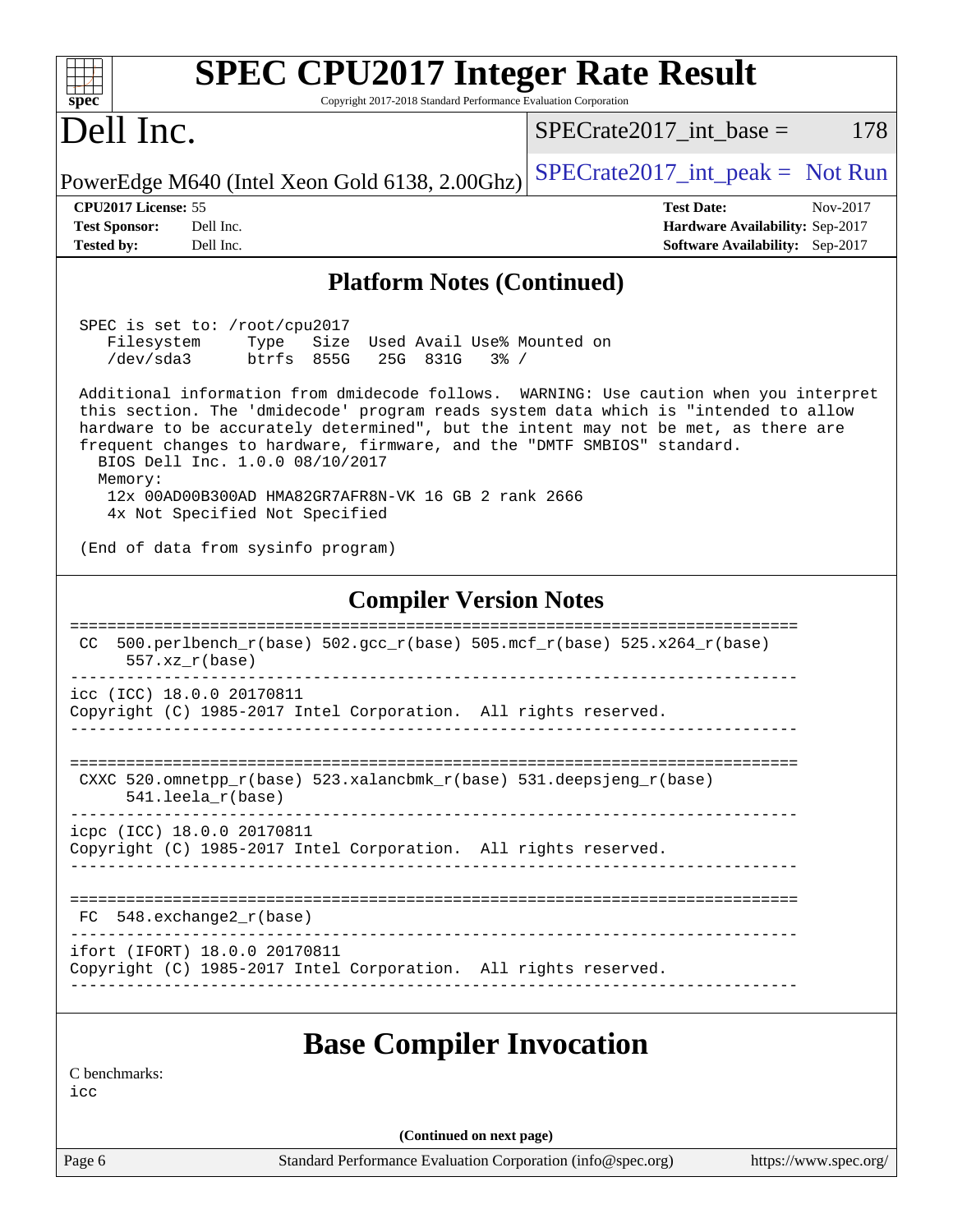#### $+\ +$ **[spec](http://www.spec.org/)**

# **[SPEC CPU2017 Integer Rate Result](http://www.spec.org/auto/cpu2017/Docs/result-fields.html#SPECCPU2017IntegerRateResult)**

Copyright 2017-2018 Standard Performance Evaluation Corporation

# Dell Inc.

 $SPECTate2017\_int\_base = 178$ 

PowerEdge M640 (Intel Xeon Gold 6138, 2.00Ghz)  $\left|$  [SPECrate2017\\_int\\_peak =](http://www.spec.org/auto/cpu2017/Docs/result-fields.html#SPECrate2017intpeak) Not Run

**[CPU2017 License:](http://www.spec.org/auto/cpu2017/Docs/result-fields.html#CPU2017License)** 55 **[Test Date:](http://www.spec.org/auto/cpu2017/Docs/result-fields.html#TestDate)** Nov-2017 **[Test Sponsor:](http://www.spec.org/auto/cpu2017/Docs/result-fields.html#TestSponsor)** Dell Inc. **[Hardware Availability:](http://www.spec.org/auto/cpu2017/Docs/result-fields.html#HardwareAvailability)** Sep-2017 **[Tested by:](http://www.spec.org/auto/cpu2017/Docs/result-fields.html#Testedby)** Dell Inc. **[Software Availability:](http://www.spec.org/auto/cpu2017/Docs/result-fields.html#SoftwareAvailability)** Sep-2017

# **[Base Compiler Invocation \(Continued\)](http://www.spec.org/auto/cpu2017/Docs/result-fields.html#BaseCompilerInvocation)**

[C++ benchmarks](http://www.spec.org/auto/cpu2017/Docs/result-fields.html#CXXbenchmarks): [icpc](http://www.spec.org/cpu2017/results/res2018q1/cpu2017-20180205-03327.flags.html#user_CXXbase_intel_icpc_18.0_c510b6838c7f56d33e37e94d029a35b4a7bccf4766a728ee175e80a419847e808290a9b78be685c44ab727ea267ec2f070ec5dc83b407c0218cded6866a35d07)

[Fortran benchmarks:](http://www.spec.org/auto/cpu2017/Docs/result-fields.html#Fortranbenchmarks) [ifort](http://www.spec.org/cpu2017/results/res2018q1/cpu2017-20180205-03327.flags.html#user_FCbase_intel_ifort_18.0_8111460550e3ca792625aed983ce982f94888b8b503583aa7ba2b8303487b4d8a21a13e7191a45c5fd58ff318f48f9492884d4413fa793fd88dd292cad7027ca)

# **[Base Portability Flags](http://www.spec.org/auto/cpu2017/Docs/result-fields.html#BasePortabilityFlags)**

 500.perlbench\_r: [-DSPEC\\_LP64](http://www.spec.org/cpu2017/results/res2018q1/cpu2017-20180205-03327.flags.html#b500.perlbench_r_basePORTABILITY_DSPEC_LP64) [-DSPEC\\_LINUX\\_X64](http://www.spec.org/cpu2017/results/res2018q1/cpu2017-20180205-03327.flags.html#b500.perlbench_r_baseCPORTABILITY_DSPEC_LINUX_X64) 502.gcc\_r: [-DSPEC\\_LP64](http://www.spec.org/cpu2017/results/res2018q1/cpu2017-20180205-03327.flags.html#suite_basePORTABILITY502_gcc_r_DSPEC_LP64) 505.mcf\_r: [-DSPEC\\_LP64](http://www.spec.org/cpu2017/results/res2018q1/cpu2017-20180205-03327.flags.html#suite_basePORTABILITY505_mcf_r_DSPEC_LP64) 520.omnetpp\_r: [-DSPEC\\_LP64](http://www.spec.org/cpu2017/results/res2018q1/cpu2017-20180205-03327.flags.html#suite_basePORTABILITY520_omnetpp_r_DSPEC_LP64) 523.xalancbmk\_r: [-DSPEC\\_LP64](http://www.spec.org/cpu2017/results/res2018q1/cpu2017-20180205-03327.flags.html#suite_basePORTABILITY523_xalancbmk_r_DSPEC_LP64) [-DSPEC\\_LINUX](http://www.spec.org/cpu2017/results/res2018q1/cpu2017-20180205-03327.flags.html#b523.xalancbmk_r_baseCXXPORTABILITY_DSPEC_LINUX) 525.x264\_r: [-DSPEC\\_LP64](http://www.spec.org/cpu2017/results/res2018q1/cpu2017-20180205-03327.flags.html#suite_basePORTABILITY525_x264_r_DSPEC_LP64) 531.deepsjeng\_r: [-DSPEC\\_LP64](http://www.spec.org/cpu2017/results/res2018q1/cpu2017-20180205-03327.flags.html#suite_basePORTABILITY531_deepsjeng_r_DSPEC_LP64) 541.leela\_r: [-DSPEC\\_LP64](http://www.spec.org/cpu2017/results/res2018q1/cpu2017-20180205-03327.flags.html#suite_basePORTABILITY541_leela_r_DSPEC_LP64) 548.exchange2\_r: [-DSPEC\\_LP64](http://www.spec.org/cpu2017/results/res2018q1/cpu2017-20180205-03327.flags.html#suite_basePORTABILITY548_exchange2_r_DSPEC_LP64) 557.xz\_r: [-DSPEC\\_LP64](http://www.spec.org/cpu2017/results/res2018q1/cpu2017-20180205-03327.flags.html#suite_basePORTABILITY557_xz_r_DSPEC_LP64)

# **[Base Optimization Flags](http://www.spec.org/auto/cpu2017/Docs/result-fields.html#BaseOptimizationFlags)**

#### [C benchmarks](http://www.spec.org/auto/cpu2017/Docs/result-fields.html#Cbenchmarks):

[-Wl,-z,muldefs](http://www.spec.org/cpu2017/results/res2018q1/cpu2017-20180205-03327.flags.html#user_CCbase_link_force_multiple1_b4cbdb97b34bdee9ceefcfe54f4c8ea74255f0b02a4b23e853cdb0e18eb4525ac79b5a88067c842dd0ee6996c24547a27a4b99331201badda8798ef8a743f577) [-xCORE-AVX2](http://www.spec.org/cpu2017/results/res2018q1/cpu2017-20180205-03327.flags.html#user_CCbase_f-xCORE-AVX2) [-ipo](http://www.spec.org/cpu2017/results/res2018q1/cpu2017-20180205-03327.flags.html#user_CCbase_f-ipo) [-O3](http://www.spec.org/cpu2017/results/res2018q1/cpu2017-20180205-03327.flags.html#user_CCbase_f-O3) [-no-prec-div](http://www.spec.org/cpu2017/results/res2018q1/cpu2017-20180205-03327.flags.html#user_CCbase_f-no-prec-div) [-qopt-mem-layout-trans=3](http://www.spec.org/cpu2017/results/res2018q1/cpu2017-20180205-03327.flags.html#user_CCbase_f-qopt-mem-layout-trans_de80db37974c74b1f0e20d883f0b675c88c3b01e9d123adea9b28688d64333345fb62bc4a798493513fdb68f60282f9a726aa07f478b2f7113531aecce732043) [-L/usr/local/je5.0.1-64/lib](http://www.spec.org/cpu2017/results/res2018q1/cpu2017-20180205-03327.flags.html#user_CCbase_jemalloc_link_path64_4b10a636b7bce113509b17f3bd0d6226c5fb2346b9178c2d0232c14f04ab830f976640479e5c33dc2bcbbdad86ecfb6634cbbd4418746f06f368b512fced5394) [-ljemalloc](http://www.spec.org/cpu2017/results/res2018q1/cpu2017-20180205-03327.flags.html#user_CCbase_jemalloc_link_lib_d1249b907c500fa1c0672f44f562e3d0f79738ae9e3c4a9c376d49f265a04b9c99b167ecedbf6711b3085be911c67ff61f150a17b3472be731631ba4d0471706)

#### [C++ benchmarks:](http://www.spec.org/auto/cpu2017/Docs/result-fields.html#CXXbenchmarks)

[-Wl,-z,muldefs](http://www.spec.org/cpu2017/results/res2018q1/cpu2017-20180205-03327.flags.html#user_CXXbase_link_force_multiple1_b4cbdb97b34bdee9ceefcfe54f4c8ea74255f0b02a4b23e853cdb0e18eb4525ac79b5a88067c842dd0ee6996c24547a27a4b99331201badda8798ef8a743f577) [-xCORE-AVX2](http://www.spec.org/cpu2017/results/res2018q1/cpu2017-20180205-03327.flags.html#user_CXXbase_f-xCORE-AVX2) [-ipo](http://www.spec.org/cpu2017/results/res2018q1/cpu2017-20180205-03327.flags.html#user_CXXbase_f-ipo) [-O3](http://www.spec.org/cpu2017/results/res2018q1/cpu2017-20180205-03327.flags.html#user_CXXbase_f-O3) [-no-prec-div](http://www.spec.org/cpu2017/results/res2018q1/cpu2017-20180205-03327.flags.html#user_CXXbase_f-no-prec-div) [-qopt-mem-layout-trans=3](http://www.spec.org/cpu2017/results/res2018q1/cpu2017-20180205-03327.flags.html#user_CXXbase_f-qopt-mem-layout-trans_de80db37974c74b1f0e20d883f0b675c88c3b01e9d123adea9b28688d64333345fb62bc4a798493513fdb68f60282f9a726aa07f478b2f7113531aecce732043) [-L/usr/local/je5.0.1-64/lib](http://www.spec.org/cpu2017/results/res2018q1/cpu2017-20180205-03327.flags.html#user_CXXbase_jemalloc_link_path64_4b10a636b7bce113509b17f3bd0d6226c5fb2346b9178c2d0232c14f04ab830f976640479e5c33dc2bcbbdad86ecfb6634cbbd4418746f06f368b512fced5394) [-ljemalloc](http://www.spec.org/cpu2017/results/res2018q1/cpu2017-20180205-03327.flags.html#user_CXXbase_jemalloc_link_lib_d1249b907c500fa1c0672f44f562e3d0f79738ae9e3c4a9c376d49f265a04b9c99b167ecedbf6711b3085be911c67ff61f150a17b3472be731631ba4d0471706)

#### [Fortran benchmarks](http://www.spec.org/auto/cpu2017/Docs/result-fields.html#Fortranbenchmarks):

[-Wl,-z,muldefs](http://www.spec.org/cpu2017/results/res2018q1/cpu2017-20180205-03327.flags.html#user_FCbase_link_force_multiple1_b4cbdb97b34bdee9ceefcfe54f4c8ea74255f0b02a4b23e853cdb0e18eb4525ac79b5a88067c842dd0ee6996c24547a27a4b99331201badda8798ef8a743f577) [-xCORE-AVX2](http://www.spec.org/cpu2017/results/res2018q1/cpu2017-20180205-03327.flags.html#user_FCbase_f-xCORE-AVX2) [-ipo](http://www.spec.org/cpu2017/results/res2018q1/cpu2017-20180205-03327.flags.html#user_FCbase_f-ipo) [-O3](http://www.spec.org/cpu2017/results/res2018q1/cpu2017-20180205-03327.flags.html#user_FCbase_f-O3) [-no-prec-div](http://www.spec.org/cpu2017/results/res2018q1/cpu2017-20180205-03327.flags.html#user_FCbase_f-no-prec-div) [-qopt-mem-layout-trans=3](http://www.spec.org/cpu2017/results/res2018q1/cpu2017-20180205-03327.flags.html#user_FCbase_f-qopt-mem-layout-trans_de80db37974c74b1f0e20d883f0b675c88c3b01e9d123adea9b28688d64333345fb62bc4a798493513fdb68f60282f9a726aa07f478b2f7113531aecce732043) [-nostandard-realloc-lhs](http://www.spec.org/cpu2017/results/res2018q1/cpu2017-20180205-03327.flags.html#user_FCbase_f_2003_std_realloc_82b4557e90729c0f113870c07e44d33d6f5a304b4f63d4c15d2d0f1fab99f5daaed73bdb9275d9ae411527f28b936061aa8b9c8f2d63842963b95c9dd6426b8a) [-align array32byte](http://www.spec.org/cpu2017/results/res2018q1/cpu2017-20180205-03327.flags.html#user_FCbase_align_array32byte_b982fe038af199962ba9a80c053b8342c548c85b40b8e86eb3cc33dee0d7986a4af373ac2d51c3f7cf710a18d62fdce2948f201cd044323541f22fc0fffc51b6) [-L/usr/local/je5.0.1-64/lib](http://www.spec.org/cpu2017/results/res2018q1/cpu2017-20180205-03327.flags.html#user_FCbase_jemalloc_link_path64_4b10a636b7bce113509b17f3bd0d6226c5fb2346b9178c2d0232c14f04ab830f976640479e5c33dc2bcbbdad86ecfb6634cbbd4418746f06f368b512fced5394) [-ljemalloc](http://www.spec.org/cpu2017/results/res2018q1/cpu2017-20180205-03327.flags.html#user_FCbase_jemalloc_link_lib_d1249b907c500fa1c0672f44f562e3d0f79738ae9e3c4a9c376d49f265a04b9c99b167ecedbf6711b3085be911c67ff61f150a17b3472be731631ba4d0471706)

## **[Base Other Flags](http://www.spec.org/auto/cpu2017/Docs/result-fields.html#BaseOtherFlags)**

[C benchmarks:](http://www.spec.org/auto/cpu2017/Docs/result-fields.html#Cbenchmarks)  $-m64 - std = c11$  $-m64 - std = c11$ 

**(Continued on next page)**

Page 7 Standard Performance Evaluation Corporation [\(info@spec.org\)](mailto:info@spec.org) <https://www.spec.org/>